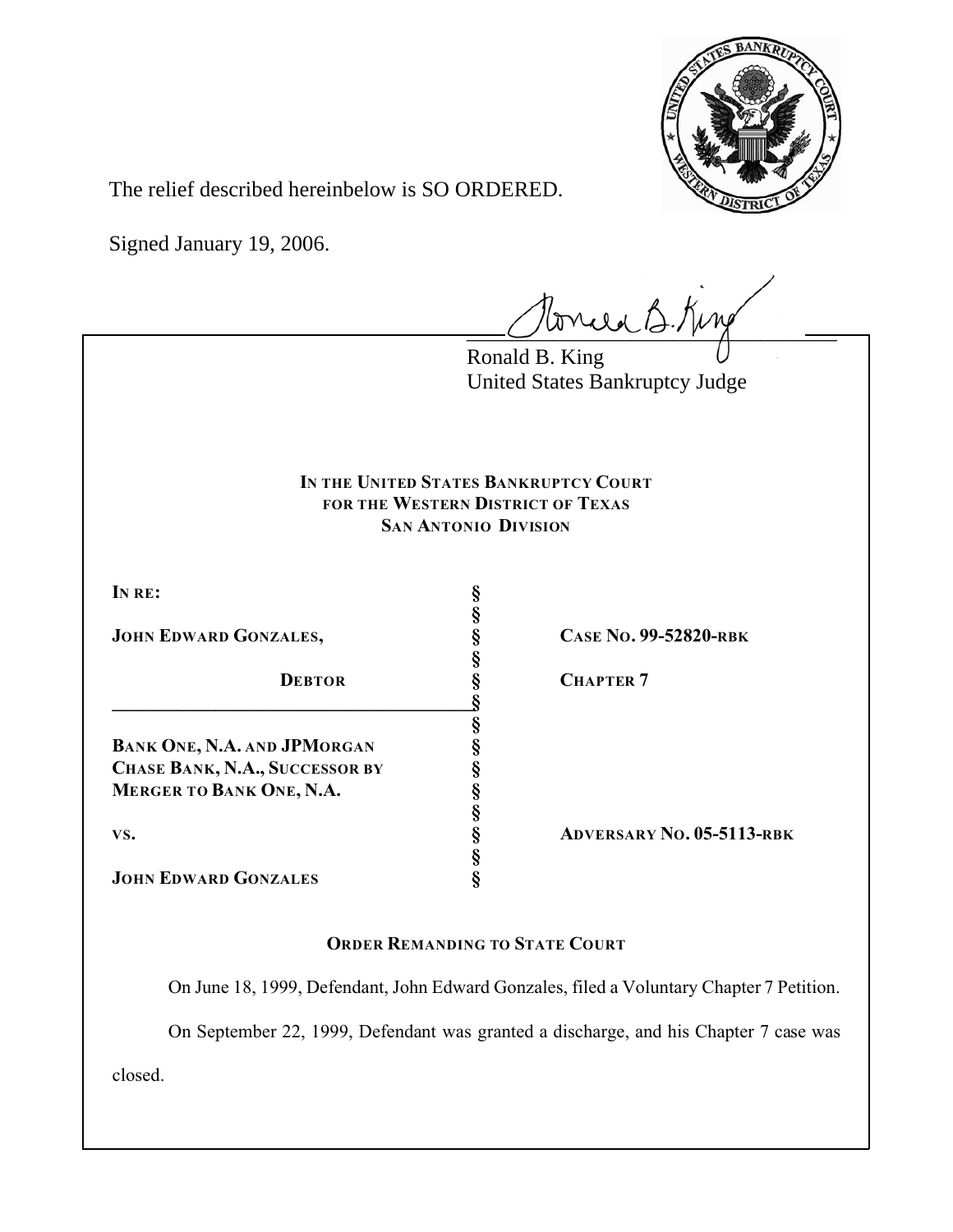On February 24, 2004, Defendant was served with a declaratory judgment action filed against him in Cause No. 2004-CI-02409 in Bexar County, Texas, by Plaintiff, JPMorgan Chase Bank (successor in interest to Bank One, N.A.).

As a defense in Cause No. 2004-CI-02409, Defendant asserted that Defendant's Chapter 7 Trustee should also be a party.

On June 28, 2005, this Court granted the "Motion of JPMorgan Chase Bank, N.A. to Reopen Chapter 7 Case."

On July 15, 2005, Plaintiff filed a Notice of Removal of its declaratory judgment action.

Defendant, John Edward Gonzales, filed "Defendant's Motion to Dismiss and/or to Abstain," and the matter was taken under advisement.

### *Issue*

Whether a state court action removed to a reopened bankruptcy court case must be remanded where the action was removed more than thirty days after the service of the state court lawsuit.

#### *Analysis*

Two statutory procedures and one procedural rule are implicated when considering timing of removal of state court actions to bankruptcy court: (i) the general procedure for removal as outlined by 28 U.S.C. § 1446, (ii) the specific procedure for removal of bankruptcy-related issues as outlined by 28 U.S.C. § 1452, and (iii) Bankruptcy Rule 9027, which governs removal under section 1452.

In pertinent part, section 1446(b) provides:

If the case stated by the initial pleading is not removable, a notice of removal may be filed within *thirty days* after receipt by the defendant, through service or otherwise, of a copy of an amended pleading,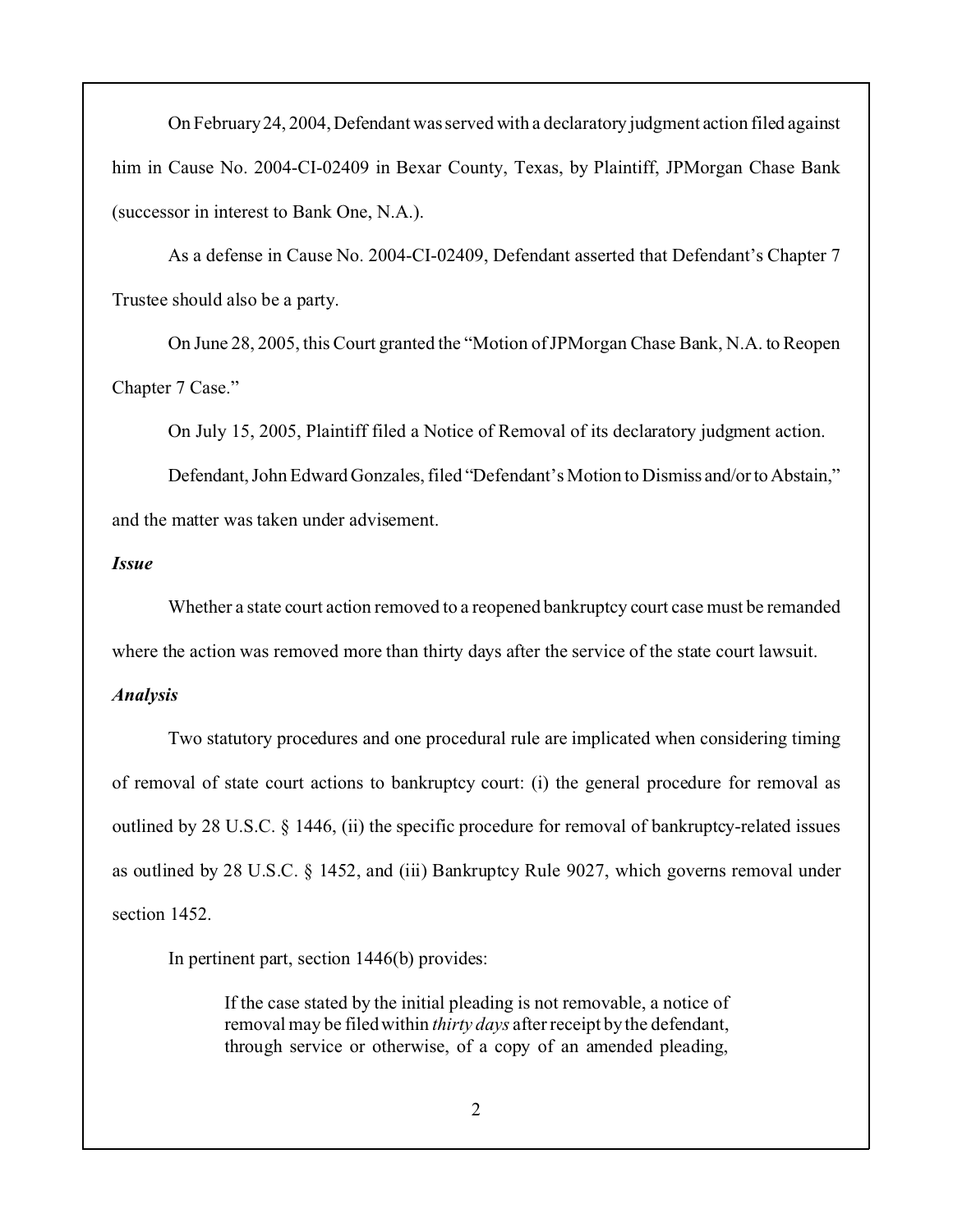motion, *order* or other paper from which it may first be ascertained that the case is one which is or has become removable, except that a case may not be removed on the basis of jurisdiction conferred by *section 1332* of this title more than *1 year* after commencement of the action $1$ 

28 U.S.C. § 1446(b) (2005) (emphasis added).

In pertinent part, section 1452 (removal of claims related to bankruptcy cases) states:

A party may remove any claim or cause of action in a civil action other than a proceeding before the United States Tax Court or a civil action by a governmental unit to enforce such governmental unit's police or regulatory power, to the district court for the district where such civil action is pending, if such district court has jurisdiction of such claim or cause of action under section 1334 of this title.

28 U.S.C. § 1452(a) (2005).

In pertinent part, Rule 9027(a) (removal/notice of removal) states:

- (2) TIME FOR FILING; CIVIL ACTION INITIATED *BEFORE COMMENCEMENT* OF THE CASE UNDER THE CODE. If the claim or cause of action in a civil action is pending when a case under the Code is commenced, a notice of removal may be filed only within the longest of (A) 90 days after the *order for relief* in the case under the Code, (B) *30 days after entry of an order terminating a stay*, if the claim or cause of action in a civil action has been stayed under § 362 of the Code, or (C) 30 days after a trustee qualifies in a chapter 11 reorganization case but not later than 180 days after the order for relief.
- (3) TIME FOR FILING; CIVIL ACTION INITIATED *AFTER COMMENCEMENT* OF THE CASE UNDER THE CODE. If a claim or cause of action is asserted in another court after the commencement of a case under the Code, a notice of removal may be filed with the clerk only within the shorter of

 $128$  U.S.C. 1332 affords district courts original jurisdiction in civil actions where the amount in controversy exceeds \$75,000, exclusive of interest and costs, and the action takes place between (i) citizens of different states; (ii) citizens of a state and citizens or subjects of a foreign state; (iii) citizens of different states and in which citizens or subjects of a foreign state are additional parties; and (iv) suits between a foreign state as plaintiff and citizens of a state or of different states. 28 U.S.C. § 1332 (2005).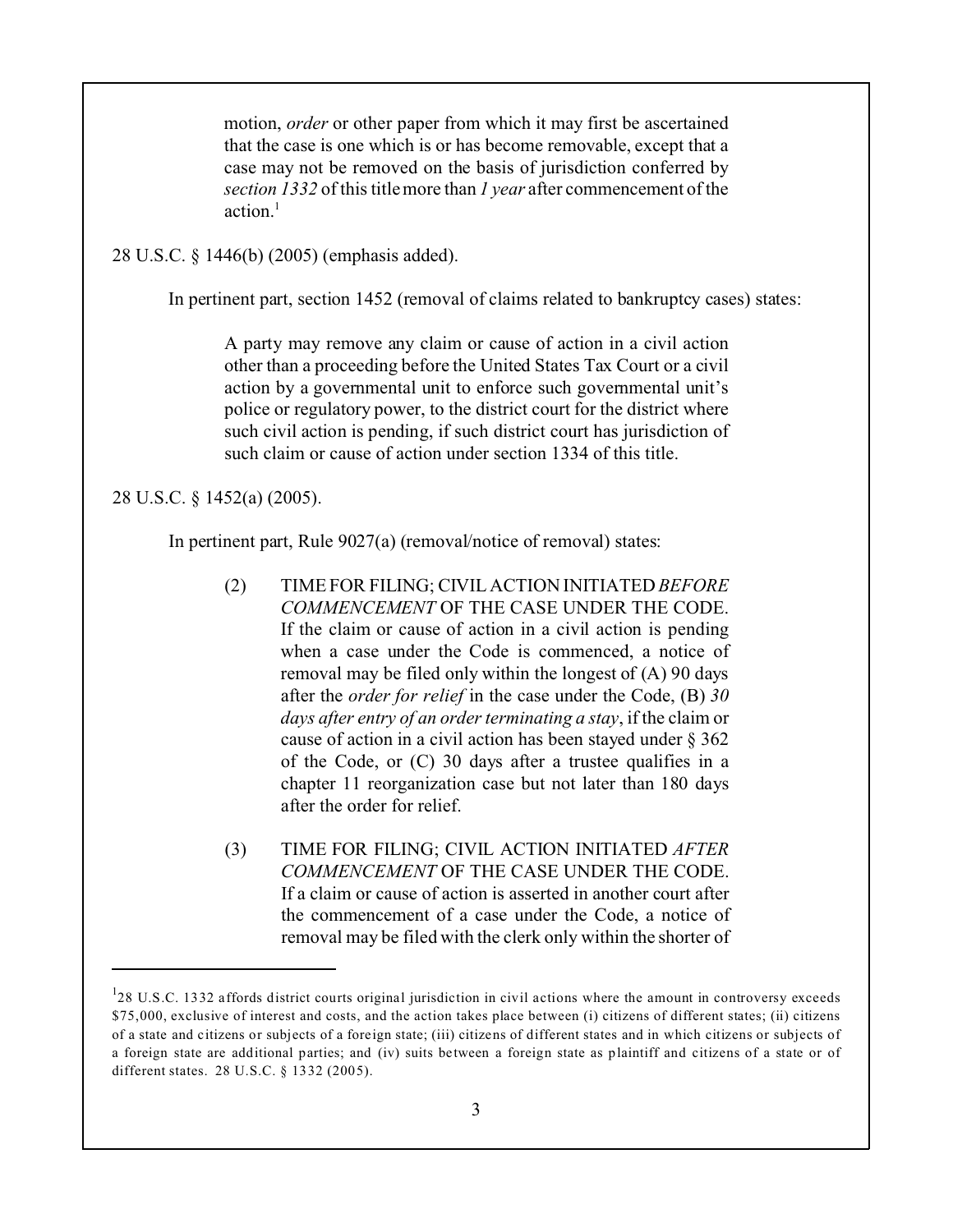(A) 30 days after receipt, through service or otherwise, of a copy of the initial pleading setting forth the claim or cause of action sought to be removed, or (B) 30 days after receipt of the summons if the initial pleading has been filed with the court but not served with the summons.

#### FED. R. BANKR. P. 9027(a)(2)–(a)(3) (emphasis added).

In the Motion to Dismiss and/or to Abstain, Defendant alleges that section 1446(b) provides for a thirty-day removal time with a one-year bar date. Plaintiff responds that removal was filed within thirty days of the Court's "Order Granting Motion of JPMorgan Chase Bank, N.A. to Reopen Chapter 7 Case" and that the one-year bar date only applies to cases where federal jurisdiction has been conferred by diversity, not bankruptcy. Both of Plaintiff's contentions appear to be correct.

Defendant was served with the Court's June 28, 2005 order reopening his Chapter 7 bankruptcy case via first class mail on June 30, 2005. Plaintiff served Defendant with Notice of Removal via certified mail, return receipt requested, on July 15, 2005. Comparison of these dates makes it readily apparent that Defendant received Notice of Removal within thirty days of the Court's order reopening his Chapter 7 case.

The plain language of the one-year bar of section 1446(b) refers exclusively to 28 U.S.C. § 1332.<sup>2</sup> No extension of section 1446(b)'s one-year bar applies to additional sections of Title 28, specifically to the jurisdiction conferred to federal bankruptcy courts under 28 U.S.C. § 1334.

Analysis cannot end here, for it would require acceptance of the Court's order reopening Defendant's Chapter 7 case as an effective trigger of section 1446(b)'s thirty-day window. Moreover, Plaintiff predicated its Notice of Removal on section 1452(a). Therefore, Rule 9027 must be considered in determining whether removal was timely.

<sup>2</sup> *See* Footnote 1, *supra*.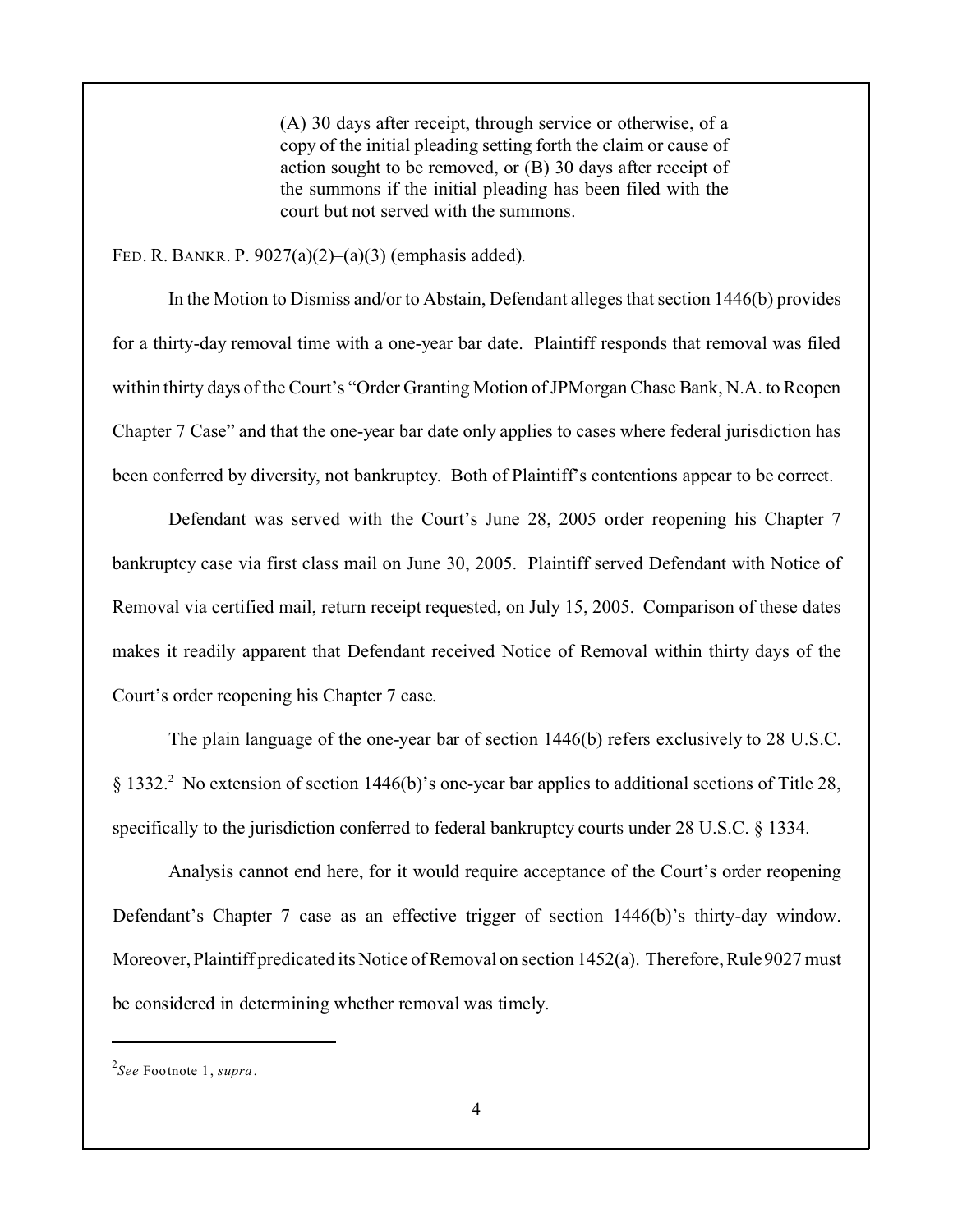If Defendant's Chapter 7 case is deemed to have "commenced" at its initial filing date of June 18, 1999, Rule 9027(a)(3) applies. Because Defendant was served with a copy of Plaintiff's declaratory action seventeen months prior to Plaintiff's subsequent Notice of Removal, removal is untimely under Rule 9027(a)(3).

Alternately, if Defendant's Chapter 7 case did not exist at the time of Plaintiff's declaratory action and somehow "commenced" again with the Court's Order to Reopen, Rule 9027(a)(2) would apply. Of its three subdivisions, only Rule  $9027(a)(2)(A)$  appears to be applicable.<sup>3</sup>

The timeliness of a removal under similar circumstances has been discussed in the Western District of Texas. *Hofman v. Money Mtge. Corp. of America and Facelift Remodelers, Inc. (In re Hofman*), 248 B.R. 79 (Bankr. W.D. Tex. 2000). In *Hofman*, a next friend to an incompetent debtor sought to invalidate a creditor's lien against the debtor's homestead in a state civil action filed one day prior to the closing of the debtor's Chapter 7 case. *Id.* In response to the creditor's assertions that part of the cause of action might belong to the bankruptcy estate, the court reopened the Chapter 7 case at the debtor's request. *Id.* at 81. The creditor was unaware that the case had been reopened for almost two months.<sup>4</sup> *Id.* Once discovered, the creditor filed a notice of removal claiming timeliness under Rule 9027(a)(2)(A) because the bankruptcy court's order to reopen the

<sup>&</sup>lt;sup>3</sup>Rule 9027(a)(2)(B) cannot apply because there was never an order terminating the stay. Rule 9027(a)(2)(C) cannot apply because Defendant's case is under Chapter 7.

<sup>&</sup>lt;sup>4</sup>As noted, *supra*, Rule 9027(a)(2)(A) allows for a ninety-day removal window after an order for relief. While there is an obvious conflict between this and the thirty-day time window prescribed by section 1446(b), it is irrelevant here because of the brief interval of actual time between the order reopening Defendant's case and the filing of Plaintiff's Notice of Removal. Plaintiff's apparent reference to section 1446(b)'s thirty-day window does not relieve it of the burden of complying with section 1452(a) and Rule 9027.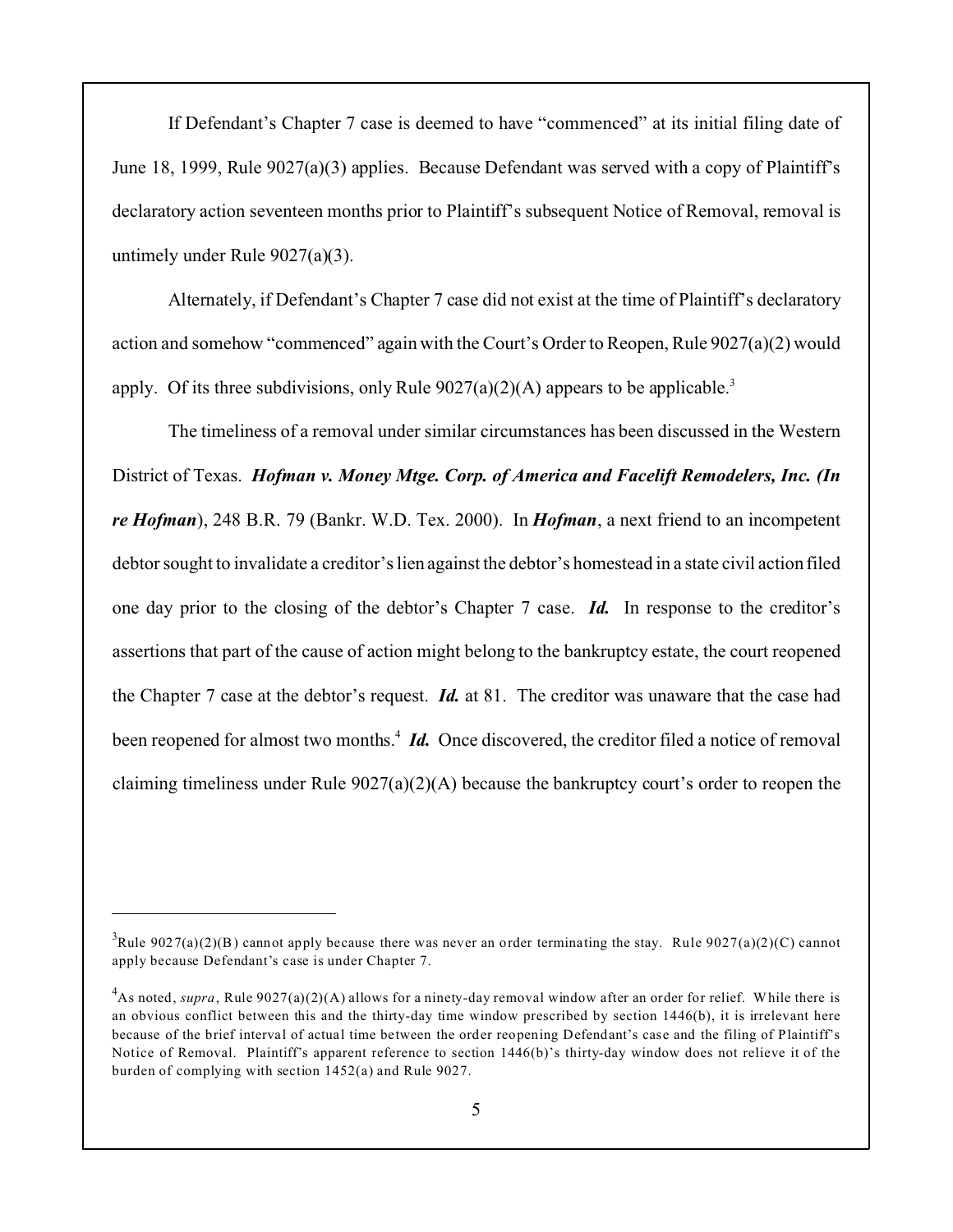debtor's case was the equivalent of an "order for relief."<sup>5</sup> *Id.* at 87. In granting the debtor's motion

to remand, the court stated:

Rule  $9027[(a)(2)(A)] \ldots$  says nothing at all about measuring time frames from an order "reopening" a case. The time runs from . . . the initiation of the bankruptcy case . . . [Measuring] from the order reopening would fundamentally alter some very basic bankruptcy concepts. When a bankruptcy case is reopened, the original date for the "order for relief" is not altered. Neither is the date for "commencement of the case." These two dates play critical roles in the bankruptcy process, defining what propertyinterests come into the estate as property of the estate, and what property interests fall outside because they happen to arise after the commencement of the case, for example. Preference periods run from the date of commencement of the case. Exemption rights are set by the order for relief date. Claims are defined by whether they arise before or after the order for relief. Nothing in section 350(b), which authorizes the reopening of bankruptcy cases, even vaguely suggests an alteration of these critically important dates.<sup>6</sup>

*Id.* (citations omitted). *Hofman* buttressed this position by noting the presence of specific language

in 11 U.S.C. § 548 and 11 U.S.C. § 349 addressing the impact of conversion and dismissal on "order

for relief" and "commencement of the case" and the absence of any such language in section 350(b).

*Id.* at 88.

Additional case law on this issue is very limited, but it should be noted that dicta in an

unpublished Ninth Circuit case has reached a different conclusion. *Stroh v. Grant* (*In re Stroh*), 34

FED. APP. 562 (9th Cir. 2002). In *Stroh*, a doctor filed a state civil suit against a former partner

claiming money owed from their partnership. *Id.* After discovery that the plaintiff had filed for

<sup>5</sup> 11 U.S.C. § 301 states that "[t]he commencement of a voluntary case under a chapter of this title constitutes an *order for relief* under such chapter." 11 U.S.C. § 301 (2005) (emphasis added).

 $611$  U.S.C. § 350(b) addresses the reopening of cases under the Code. In its one sentence entirety, it states that "[a] case may be reopened in the court in which such case was closed to administer assets, to accord relief to the debtor, or for other cause." 11 U.S.C. § 350(b) (2005). Plaintiff's stated purpose for reopening Defendant's Chapter 7 case was the adjudication of its declaratory judgment action, not to administer assets or accord relief to the Defendant.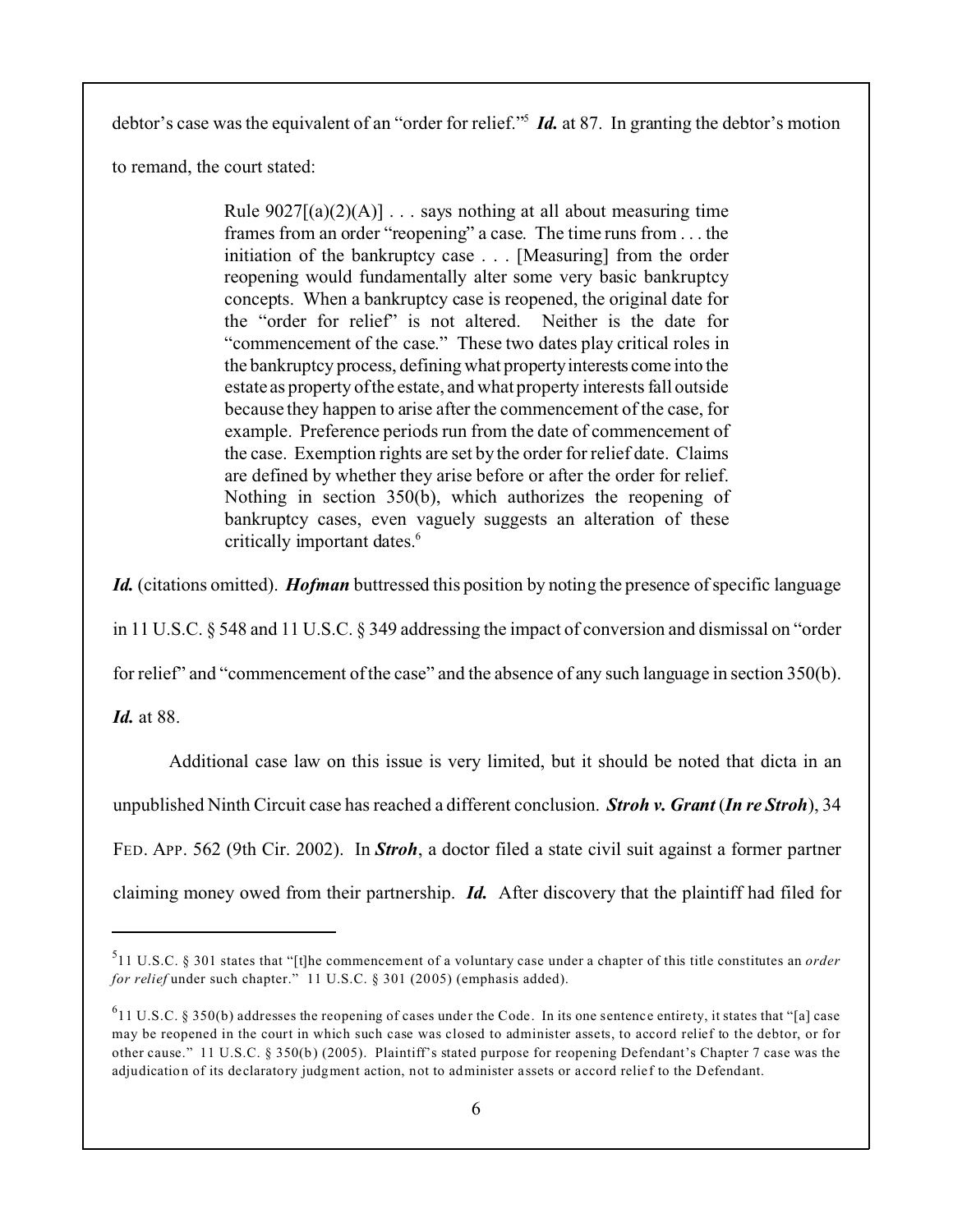Chapter 7 bankruptcy some three years prior, the defendant petitioned the bankruptcy court to reopen the plaintiff's case and subsequently removed the state action.<sup>7</sup> *Id.* at 563. Among other things, the bankruptcy court denied the doctor's motion to remand and the doctor appealed. *Id. Stroh* declined jurisdiction on this claim under section 1452(b) because it was a challenge to the bankruptcy court's decision not to remand. *Id.* Neglecting to address any of the factors cited by*Hofman*, the court then summarily commented that a notice of removal filed within ninety days of a bankruptcy court's order reopening the case was timely under Rule 9027(a)(2). *Id.* Remarkably, *Stroh* supported this comment by citing a passage from *Devore v. Marshack* (*In re Devore*) which itself appears to support the conclusion of *Hofman*:

> [R]eopening a bankruptcy case puts the bankruptcy estate back into the process of administration *and revives the original case*.

*Devore v. Marshack* (*In re Devore*), 223 B.R. 193, 198 (B.A.P. 9th Cir. 1998) (emphasis added). Given *Hofman's* thorough analysis and *Stroh's* indirect support, it would appear that use of the word "commenced" in Rule 9027(a)(2) should be coincident with the date on which the *original* case under the Code commenced.

### *Conclusion*

Whether analyzed via a timeline begun by the filing of Defendant's bankruptcy case or the commencement of Plaintiff's declaratory action, Plaintiff did not file a timely Notice of Removal in compliance with Rule 9027(a).

 $7$ Some of the events giving rise to the doctor's claim apparently took place prior to and during the pendency of his bankruptcy. The doctor had failed to disclose the existence of the partnership in his schedules.